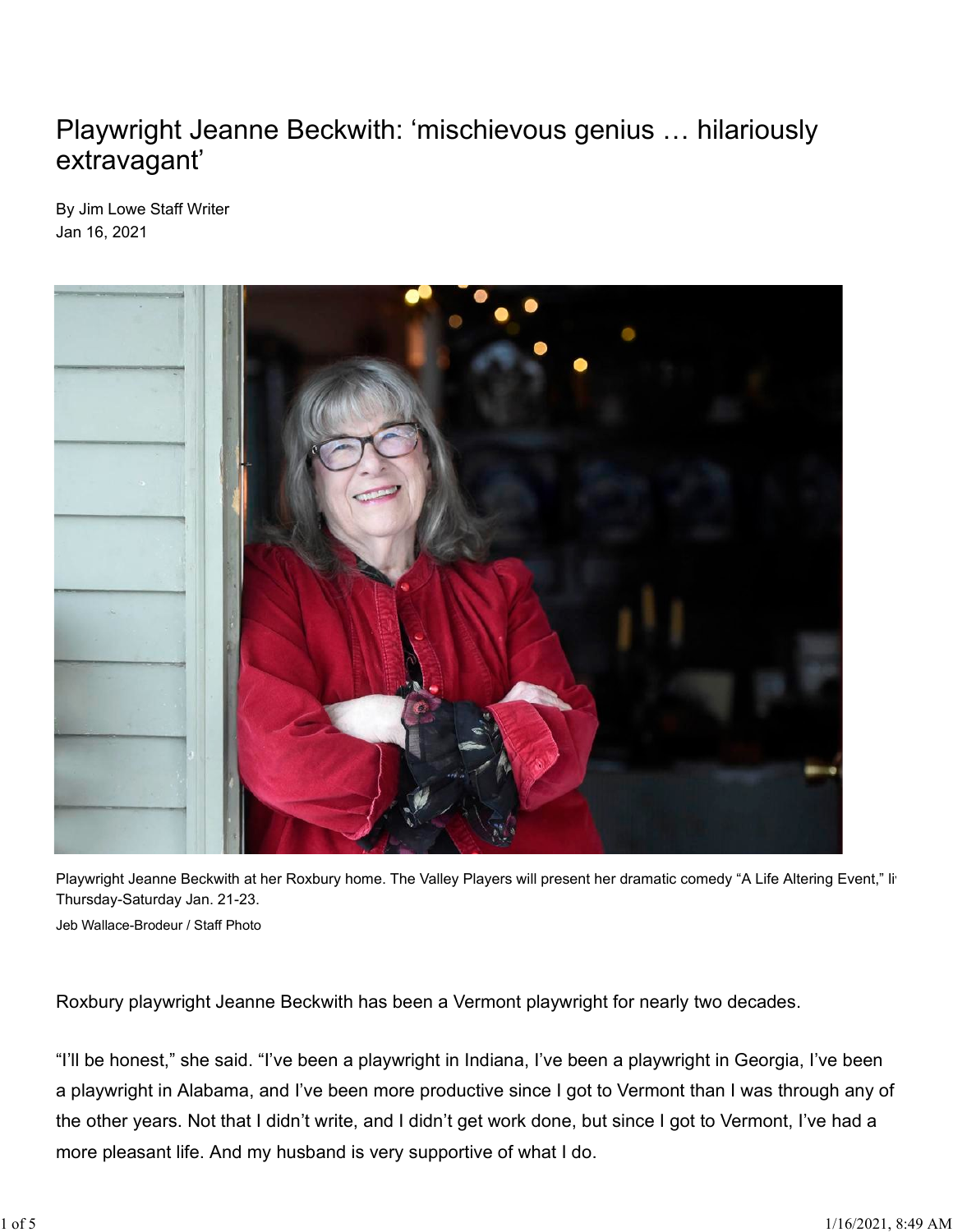"And I think I've gotten better," she said. "We've been here 18 years now, going on 19. And I just feel like I got better."

And the Vermont theater community agrees. Montpelier's professional Lost Nation Theater has collaborated with Beckwith for close to two decades now.

"Jeanne is one of the most grounded and accessible performing artists I know, generously sharing her time, talents and creative energies with many local groups like the Vermont Playwrights Circle, the Valley Players, Moxie Productions and Unadilla Theatre, just to name a few," said Kim Bent, Lost Nation's founding artistic director.

"The central Vermont performing artists community is immensely richer in so many ways thanks to Jeanne's participation, and we are incredibly lucky that she's here."

Waitsfield's Valley Players will present Beckwith's "A Life Altering Event" Jan. 21-23 live via Zoom. The Players are celebrating their 40th anniversary as the Mad River Valley's community theater. (Beckwith also won the 2017 Valley Players Playwright Award for her "The End of the World as We Know It.")

"There is something very nurturing and communal about community theater groups," Beckwith said. "I've been in academic theater, I've worked in professional theater. All of it has its own joy."

And she's not entirely unhappy with the limitations of Zoom, although the play was written for the stage.

"We can talk about all the drawbacks of the Zoom performances of a play that was born to be on the stage," Beckwith said. "On the other hand, this whole Zoom thing is wild because they cast people from Texas, Virginia, New York, New Hampshire, and they're all getting together for the rehearsals. I'm looking forward to seeing what they can do with it."

Beckwith's work has not only been with amateur and professional theaters in Vermont. Her first big success was the dark comedy "War Story at the Rialto" ("The 900 Years War" in the revised edition), which was premiered by the State Theater of Turkey.

"It was translated into Turkish," Beckwith said. "That's the one I've made the most money off of. It put a roof on my house."

The comedy-thriller "Opportunity of a Lifetime," premiered in Vermont by Monica Callan's Moxie Productions, had productions in California and New York City. She made a little money off that, too.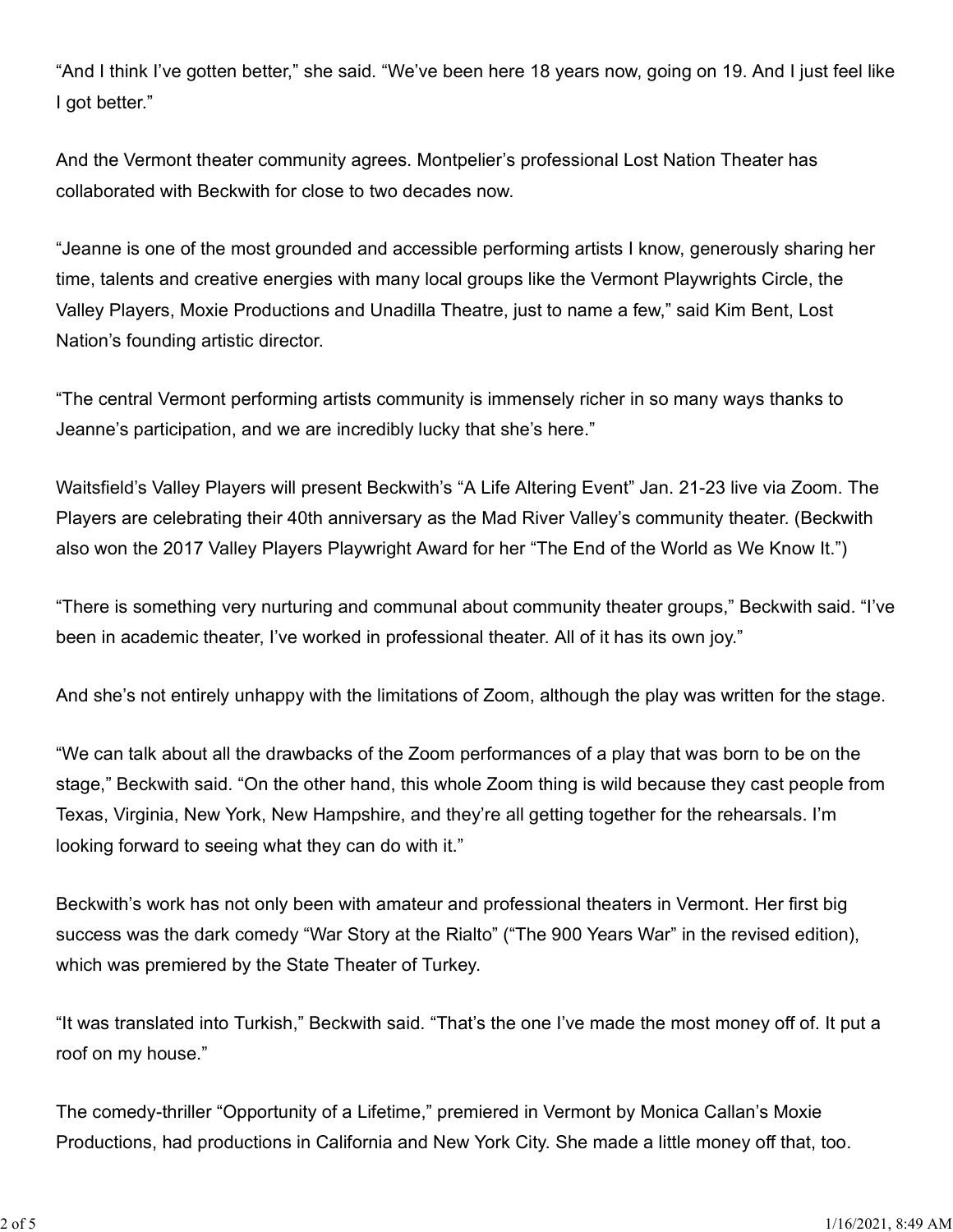"I had a show of mine done by the Hypothetical Theatre Company of New York City," Beckwith said. "It was the first time I'd had a show of mine done in New York. I was of course both just terrified and proud. I came to see it when it was opening, and I got to talk with the actors. One of the actors said, 'It's so important she takes her shoes off in moments of crisis' — she's always barefoot.

"And I thought, 'She is?'" Beckwith said with a laugh. "I covered pretty well."

In college, Beckwith had no intention to become a playwright. She wanted to write stories and, in fact, earned her master's degree at Indiana University in creative writing.

"I was pretty young at the time, and I wrote my first real novel," she said. "I actually got an agent. McIntosh and Otis picked me up. They were very, very appreciative. And this will tell you something about me."

Beckwith finished the novel and sent it off to her agents. They sent back a letter with a list of things she needed to work on in the novel.

"A long letter," Beckwith said. "I know today, with the wisdom of old age, they liked the novel, and it would've gotten published probably if I just had been not an (idiot).

"But, I just thought, oh, they hate me, they hated it, and I went off the rails for a while, I really did. I just frittered my life away for a while," she said.

Beckwith had always loved the theater and had acted in high school and college.

"I had to work in college, so I couldn't be a theater major, so I was always back and forth," she said. "And I had taken a playwriting course with Sam Smiley, who wrote a good playwriting textbook. So I loved writing plays and had had short plays done."

Beckwith finally dared show her novel to somebody else.

"They liked it and said that sometimes 'It feels like you've got these people speaking and it sounds like stage directions. Why don't you turn it into a play?'" she said.

Beckwith did and sent it to the Bloomington Playwrights Project, which she had recently become involved with.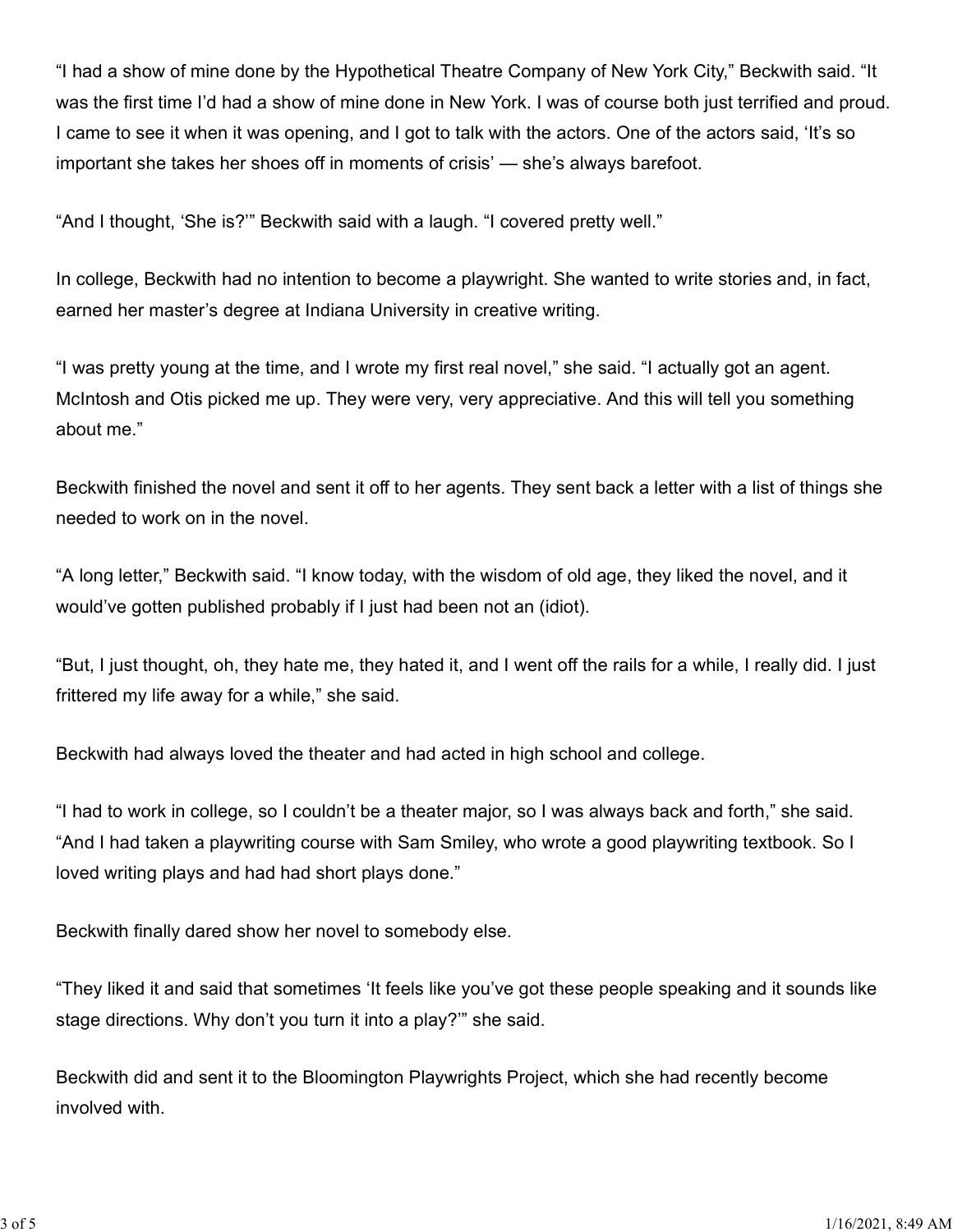"They did it, and I ended up getting an Indiana Humanities Grant," she said. "I thought, well, I had just been barking up the wrong tree all along."

Beckwith earned her doctorate in dramatic criticism from the University of Georgia in 1994. Her dissertation, "Deviancy on the Stage," critically examined the works of David Mamet and Peter Barnes. She and her husband, F. Brett Cox, teach at Norwich University in Northfield.

In addition to having a book of her short plays published, 15 of her full-length plays have been produced, among other works.

"I've had a few things done in New York, but never anyplace that was going to get a real review of it," she said. "I've had a couple of reviews, but I've learned the hard way through the years that (it depends upon) where you are and where you came from. I can whine about women not having been given the same chance, but I don't think that's just it. I do think it's luck of the draw.

"I've been in the right place at the right time so that I've had minor success," Beckwith said.

And it's not about fame.

"Ask someone to name living playwrights, they might come up with David Mamet or Neil Simon, but there aren't that many who have gotten anywhere with their work," Beckwith said. "On the other hand, do you know how many there are in the Dramatists Guild? Almost 9,000!"

Like many professional playwrights, Beckwith gets two, three, some years five plays produced during the year. Other years, it's nothing.

"I keep sending stuff out because why not? If I send enough out, somebody somewhere might want it," she said.

As a playwright, Beckwith sees herself primarily as a storyteller.

"It's my best medium," she said. "I'm not one of the playwrights that knows exactly how it's going to end. Mostly I am character-focused, and I love the quirky. People have called me quirky and I've accepted it — they're right. I'm a quirky character-centered storyteller."

Lost Nation Theater produced Beckwith's satirical romantic comedy "Love Letters Made Easy" as part of its 2010 main stage season. The script was inspired by an Edwardian guide to the proper way to